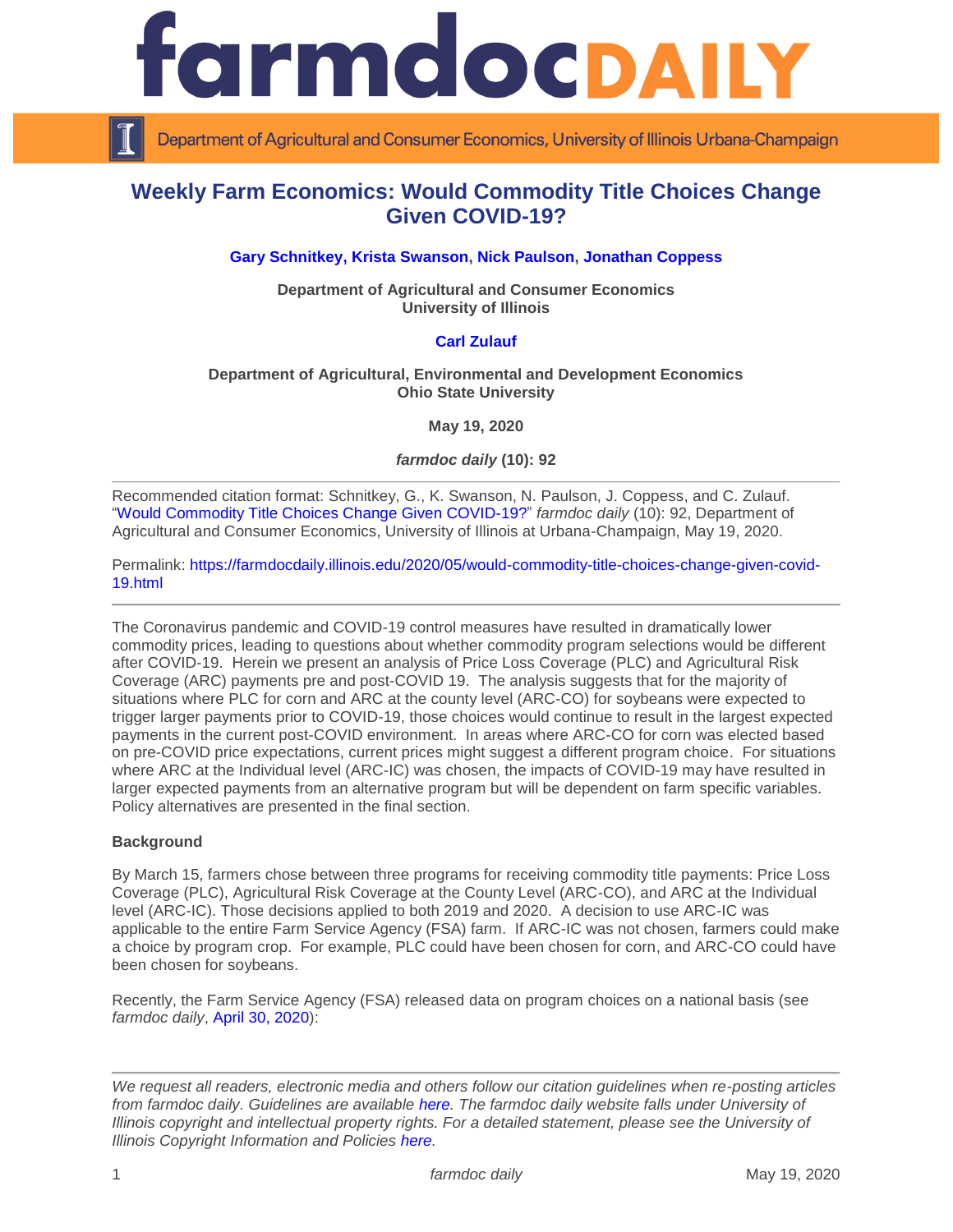- 75% of base acres in corn were enrolled in PLC,
- 80% of base acres in soybeans were enrolled in ARC-CO,
- 93% of base acres in wheat were enrolled in PLC.

Although PLC and ARC-CO dominate base acres for these three commodities, ARC-IC was selected on significantly more corn and soybean base acres as compared to the 2014 Farm Bill program selections: 6.9% of corn base acres and 6.2% of soybean base acres. While FSA has not released disaggregated program choice data, we suspect more acres were enrolled in ARC-IC in areas where prevent plant was widely prevalent in 2019 (see *farmdoc daily* [August 15, 2019](https://farmdocdaily.illinois.edu/2019/08/perspectives-on-2019-corn-and-soybean-acres-impact-of-prevent-plant.html) for a map), because ARC-IC will make large payments on farms that were entirely prevent plant and the selections were applicable to both the 2019 and 2020 program years. Areas of large prevent plant in 2019 include the eastern corn belt (Ohio, Indiana, Illinois, and Wisconsin) and part of the Great Plains (North and South Dakota).

# **Questioning Commodity Title Choices**

These commodity title program decisions were made before COVID control measures were implemented, leading to sharp declines in corn and soybean prices. Those price declines could have changed the commodity title program that would generate the highest expected payments over 2019 and 2020. Some corn and soybean farmers may now be questioning their commodity title choices.

Herein we present an analysis of commodity title choices using two sets of prices: one for the pre-COVID situation and one for the post-COVID situation. Table 1 shows those Market Year Average (MYA) price estimates under the two scenarios, with more background on those prices given in an [April 28,](https://farmdocdaily.illinois.edu/2020/04/estimates-of-mya-prices-for-2019-thorough-2021-pre-and-post-covid-19-corn-and-soybeans.html) 2020 *farmdoc daily* article.

| Marketing |           | Corn       |          | Soybeans  |            |          |  |
|-----------|-----------|------------|----------|-----------|------------|----------|--|
| Year      | Pre-COVID | Post-COVID | Change   | Pre-COVID | Post-COVID | Change   |  |
| 2019      | 3.85      | 3.50       | $-9.1%$  | 8.75      | 8.50       | $-2.9%$  |  |
| 2020      | 3.70      | 3.20       | $-13.5%$ | 8.80      | 8.15       | $-7.4\%$ |  |
| 2021      | 3.60      | 3.40       | $-5.6%$  | 8.70      | 8.30       | $-4.6%$  |  |

Estimates of commodity title payments will be made for three different counties:

- Champaign County, Illinois a typical county in which farmers likely chose PLC for corn and ARC-CO for soybeans.
- LaSalle County, Illinois a county where more farmers chose ARC-IC on prevent plant acres.
- Iroquois County, Illinois a county were farmers might have chosen ARC-CO for corn because ARC-CO had larger projected payments under pre-COVID prices.

PLC and ARC-CO payments are estimated for both corn and soybeans for 2019 and 2020. Assumptions used in these calculations are:

- PLC yields equal the average of the county yields from 2013 to 2017, times .81. This is the updating formula contained in the 2018 Farm Bill. Updating is applicable for 2020 and forward years. It was not applicable to 2019. For simplicity, and because original and updated yields often did not vary much, we used the updated yield for 2019 as well.
- For 2019, FSA has reported benchmark revenues for ARC-CO. Payments are estimated with pre and post-COVID prices. FSA has not reported county yields for 2019. County yields reported by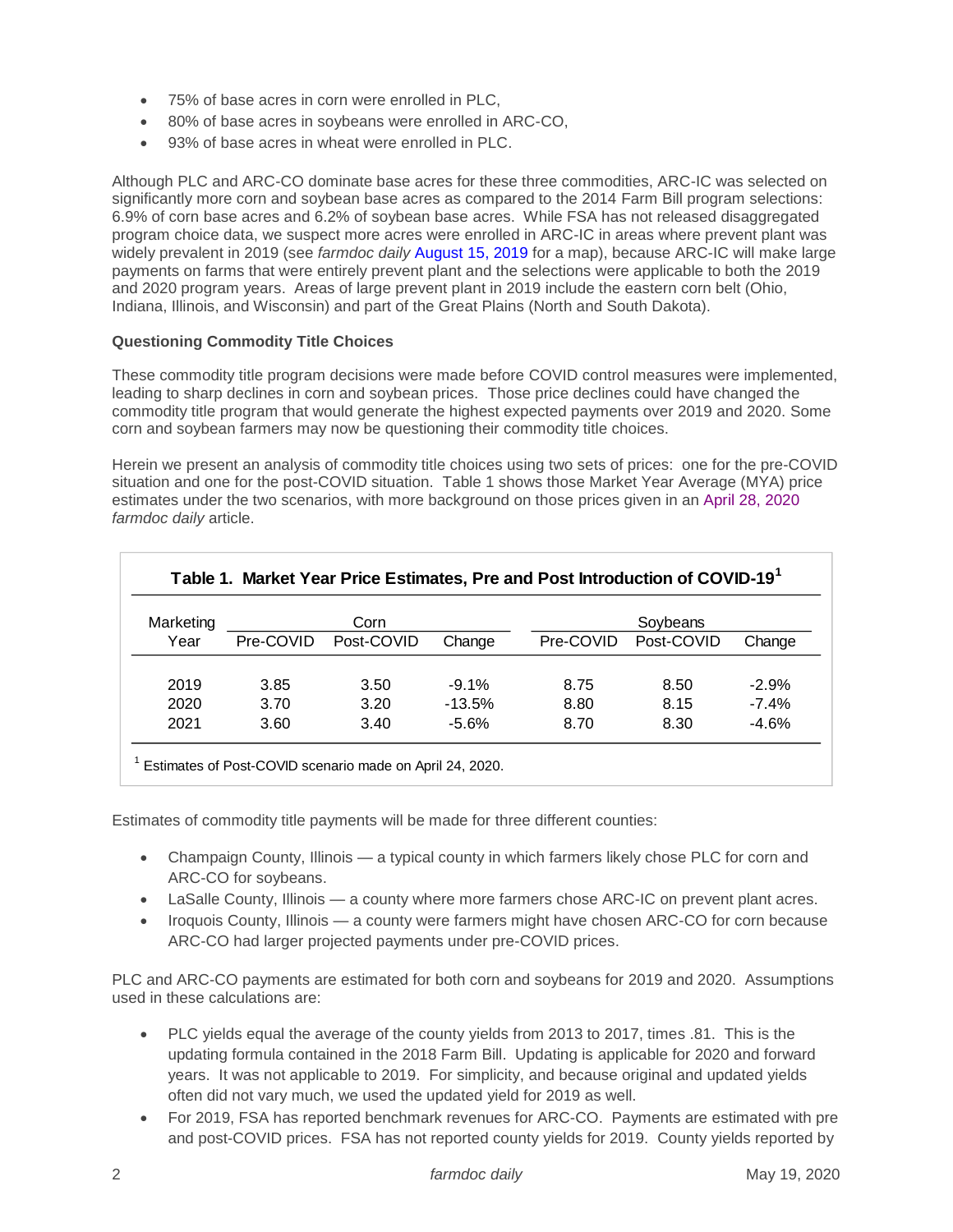National Agricultural Statistical Service (NASS), adjusted for usual differences between NASS and FSA yields, are used in county yield estimates (see *farmdoc Daily*, February 21, 2020 and February 23, 2020 for more background)

 For 2020, ARC-CO payments are estimated at trend yields, resulting in payment estimates of \$0 per acre under all corn and soybean price scenarios.

While only three counties are presented here, estimates have been made for all counties in the U.S. for which NASS yields are available. Those estimates are available here in a Microsoft Excel spreadsheet. Maps of 2019 ARC-CO payments are estimated for corn and soybeans are shown in a [May 5, 2020](https://farmdocdaily.illinois.edu/2020/05/2019-commodity-title-payments-updates-for-corn-and-soybeans-with-lower-mya-prices.html) *farmdoc daily* article.

# **Champaign County, Illinois**

Panel A of Table 2 shows the estimated ARC-CO and PLC payments for corn in Champaign County, Illinois. The pre-COVID price for 2019 is \$3.85 per bushel. At that price, neither ARC-CO nor PLC were projected to make a payment. The pre-COVID price in 2020 is \$3.70, again resulting in no payments for ARC-CO or PLC. As a result, the average 2019-2020 payment is \$0 for both ARC-CO and PLC.

|                   | MYA                | 2019          |                                                                                   | <b>MYA</b> | 2020             |                  | Table2. ARC-CO and PLC Payments, Champaign County, Illinois, \$ per Base Acre<br>2019 - 2020 Average <sup>5</sup> |            |
|-------------------|--------------------|---------------|-----------------------------------------------------------------------------------|------------|------------------|------------------|-------------------------------------------------------------------------------------------------------------------|------------|
|                   | Price <sup>1</sup> | $ARC$ - $CO2$ | PLC <sup>4</sup>                                                                  |            | $Price1 ARC-CO3$ | PLC <sup>4</sup> | ARC-CO                                                                                                            | <b>PLC</b> |
| Panel A Corn      | $$$ /bu            | \$/acre       | \$/acre                                                                           | $$$ /bu    | \$/acre          | \$/acre          | \$/acre                                                                                                           | \$/acre    |
| Pre-COVID         | 3.85               | \$0.00        | \$0.00                                                                            | 3.70       | \$0.00           | \$0.00           | \$0.00                                                                                                            | \$0.00     |
| Post-COVID        | 3.50               | \$18.34       | \$30.00                                                                           | 3.20       | \$0.00           | \$74.90          | \$9.17                                                                                                            | \$52.45    |
| Panel B. Soybeans |                    |               |                                                                                   |            |                  |                  |                                                                                                                   |            |
| Pre-COVID         | 8.75               | \$55.55       | \$0.00                                                                            | 8.80       | \$0.00           | \$0.00           | \$27.78                                                                                                           | \$0.00     |
| Post-COVID        | 8.50               | \$55.55       | \$0.00                                                                            | 8.20       | \$0.00           | \$9.20           | \$27.78                                                                                                           | \$4.60     |
|                   |                    |               | Average 2019-2020 Payment Given PLC for corn and ARC-CO for soybeans <sup>6</sup> |            |                  |                  |                                                                                                                   |            |
|                   |                    |               |                                                                                   | \$/acre    |                  |                  |                                                                                                                   |            |
|                   |                    |               | Pre-COVID                                                                         | \$13.89    |                  |                  |                                                                                                                   |            |
|                   |                    |               | Post-COVID                                                                        | \$40.11    |                  |                  |                                                                                                                   |            |

<sup>1</sup> See *farmdoc daily* for a discussion of pre and post-COVID prices.

 $^2$  Estimates made using 2019 benchmark revenues provided by FSA and yield estimates using NASS yields, adjusted for historical relationships between NASS and FSA yields

 $^3$  Estimated at \$0 per base acre. At a \$3.20 MYA price, county yields for corn must be below benchmark yield before payments occur. At an \$8.20 MYA price, soybean county yields must be 3% below benchmark yields before payments occur

<sup>4</sup> Estimated using a PLC equal to .81 times the 2013-2017 county average.

<sup>5</sup> Simple average of payments in 2019 and 2020

 $^6$  Assumes that 50% of bases acres are in corn and 50% in soybeans.

At post-COVID prices, ARC-CO and PLC are estimated to trigger payments for corn. The \$3.50 MYA price results in \$18.34 of ARC-CO payments and \$30.00 of PLC payments (see Panel A of Table 2). The \$3.20 price for 2020 results in \$74.90 of PLC payments in 2020. ARC-CO for 2020 is estimated to make \$0 per acre payment. The 2019-2020 average is \$9.17 for ARC-CO and \$52.45 for PLC. Farmers who chose PLC likely will receive higher commodity payments than those farmers who chose ARC-CO.

As shown in Panel B of Table 2, ARC-CO is projected to make \$55.55 per acre payments for soybeans at both the \$8.75 pre-COVID price and \$8.50 post-COVID price. ARC-CO was at its maximum at the \$8.75 pre-COVID price. As a result, lowering the MYA price does not increase the payment. PLC is not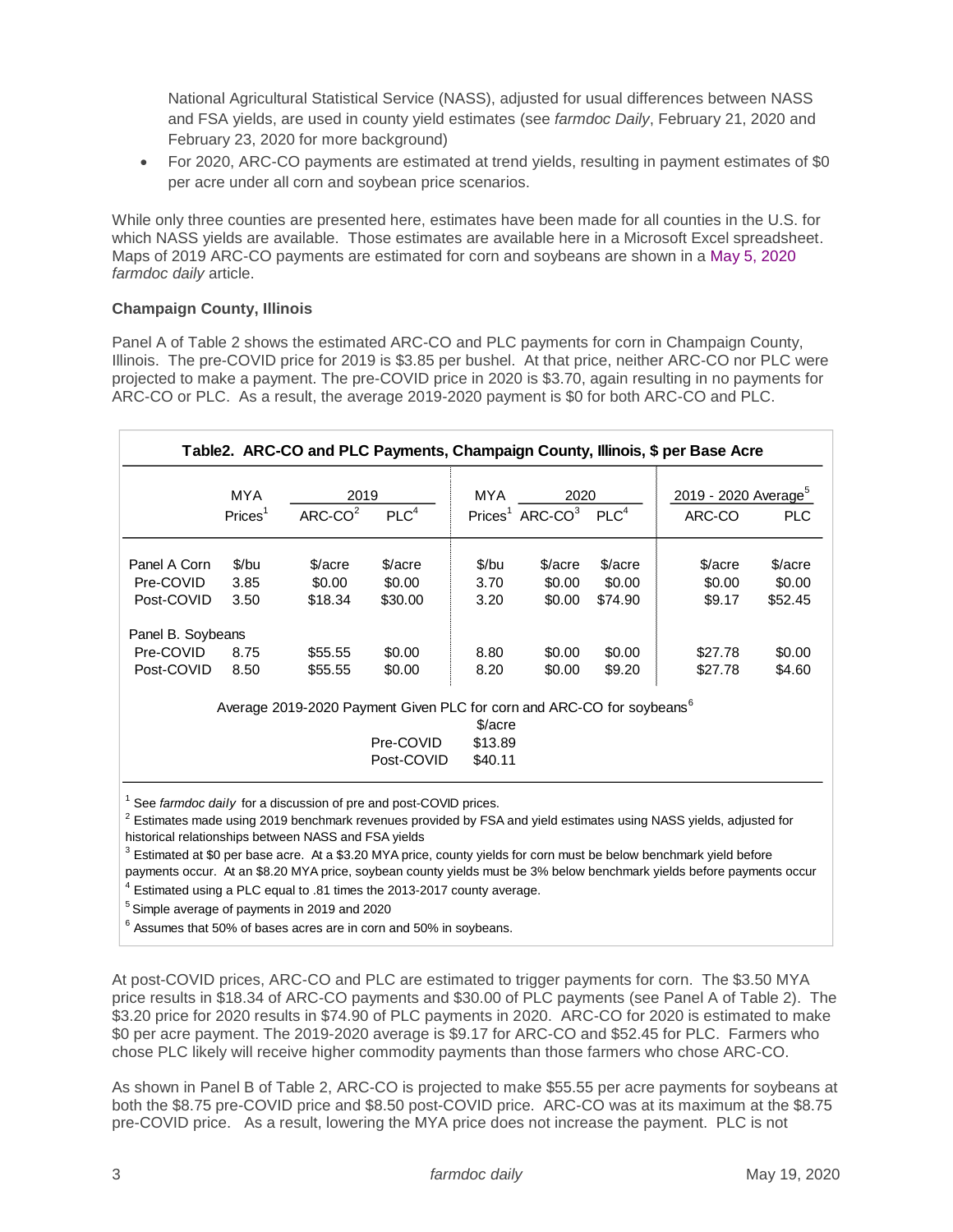projected to make a soybean payment in 2019, as both pre and post-COVID prices are above the \$8.40 reference price.

For 2020, PLC is projected to make a payment for soybeans at the \$8.20 post-COVID price. The payment is \$9.20 per acre and does not exceed the \$55.55 ARC-CO estimated for 2019. As a result, ARC-CO is projected to make a larger payment of \$27.89 per acre over 2019-2020 as compared to \$4.60 for PLC. Farmers who chose ARC-CO for soybeans likely will find that program to generate the highest payments over the two-year period.

## **LaSalle County, Illinois**

Table 3 shows estimates for LaSalle Country, Illinois. Note that the same results exist for LaSalle County as does for Champaign County:

- PLC is projected to make larger payments than ARC-CO for corn, and
- ARC-CO is projected to make larger payments than PLC for soybeans.

Given a choice of PLC for corn and ARC-CO for soybeans, commodity title payments are expected to average \$33.57 per acre over 2019-2020, given equal number of corn and soybean base acres (see bottom of Table 3).

|                   | MYA                | 2019           |         | MYA                | 2020          |                                                                                   | 019 - 2020 Average |            |
|-------------------|--------------------|----------------|---------|--------------------|---------------|-----------------------------------------------------------------------------------|--------------------|------------|
|                   | Price <sub>1</sub> | $ARC-CO2 PLC4$ |         | Price <sub>1</sub> | $ARC$ - $CO3$ | PLC <sup>4</sup>                                                                  | ARC-CO             | <b>PLC</b> |
| Panel A Corn      | $$$ /bu            | $\frac{2}{2}$  | \$/acre | \$/bu              | \$/acre       | \$/acre                                                                           | \$/acre            | \$/acre    |
| Pre-COVID         | 3.85               | \$0.00         | \$0.00  | 3.70               | \$0.00        | \$0.00                                                                            | \$0.00             | \$0.00     |
| Post-COVID        | 3.50               | \$36.84        | \$30.00 | 3.20               | \$0.00        | \$75.10                                                                           | \$18.42            | \$52.55    |
| Panel B. Soybeans |                    |                |         |                    |               |                                                                                   |                    |            |
| Pre-COVID         | 8.75               | \$16.94        | \$0.00  | 8.80               | \$0.00        | \$0.00                                                                            | \$8.47             | \$0.00     |
| Post-COVID        | 8.50               | \$29.17        | \$0.00  | 8.20               | \$0.00        | \$8.70                                                                            | \$14.59            | \$4.35     |
|                   |                    |                |         |                    |               | Average 2019-2020 Payment Given PLC for corn and ARC-CO for soybeans <sup>6</sup> |                    |            |

<sup>1</sup> See *farmdoc daily* for a discussion of pre and post-COVID prices.

 $^2$  Estimates made using 2019 benchmark revenues provided by FSA and yield estimates using NASS yields, adjusted for historical relationships between NASS and FSA yields

 $3$  Estimated at \$0 per base acre. At a \$3.20 MYA price, county yields for corn must be below benchmark yield before payments occur. At an \$8.20 MYA price, soybean county yields must be 3% below benchmark yields before payments occur

<sup>4</sup> Estimated using a PLC equal to .81 times the 2013-2017 county average.

<sup>5</sup> Simple average of payments in 2019 and 2020

 $^6$  Assumes that 50% of bases acres are in corn and 50% in soybeans.

The \$33.57 per acre value is a useful comparison for farmers who chose ARC-IC. ARC-IC likely will make a large payment for 2019 and a small payment for 2020. As long as the 2019 payment exceeds \$67 per acre, double the \$33.57 average from Table 3, ARC-IC likely will result in larger payments than a combination of PLC for corn and ARC-CO for soybeans. Farms entirely prevent plant could have payments close to and exceeding \$67 per acre. Again, the above comparison assumes a \$0 ARC-IC payment for 2020, although it is possible a payment could occur for 2020 with a triggering combination of price and yields.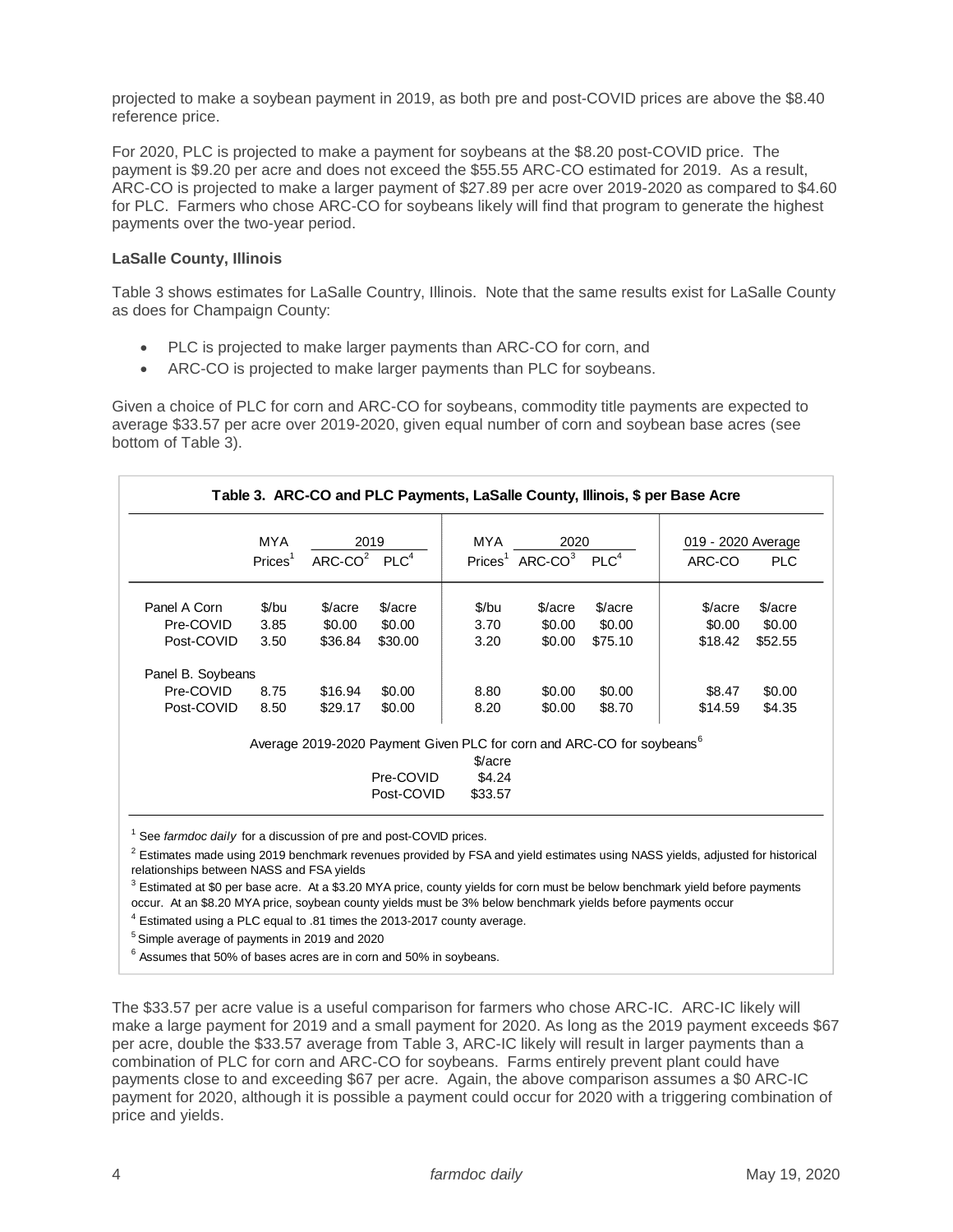## **Iroquois County, Illinois**

More farmers may have selected ARC-CO for corn in Iroquois County as ARC-CO had a positive expected payment under pre-COVID prices. At a \$3.85 price, ARC-CO was projected to make a \$12.52 payment in 2019 (see Table 4). At the lower \$3.50 post-COVID price, ARC-CO is projected to make a higher payment for \$59.56 for corn. But PLC is projected to make payments as well: \$26.00 payment in 2019 and \$65.10 per acre in 2020. ARC-CO is currently projected to make larger payments in 2019, but PLC is projected to make larger payments in 2020. On average, PLC is projected to make an average per acre payment of \$45.55 over both 2019-2020, \$15.77 more than the \$29.78 average for ARC-CO.

| Panel A Corn<br>Pre-COVID<br>Post-COVID<br>Panel B. Soybeans<br>Pre-COVID<br>Post-COVID 8.50                                     | Price <sub>1</sub><br>\$/bu<br>3.85<br>3.50 | $ARC$ - $CO2$ PLC <sup>4</sup><br>\$/acre<br>\$12.52<br>\$59.56 | \$/acre<br>\$0.00<br>\$26.00                                                       | \$/bu<br>3.70 | Prices <sup>1</sup> ARC-CO <sup>3</sup><br>\$/acre<br>\$0.00 | PLC <sup>4</sup><br>\$/acre<br>\$0.00 | ARC-CO<br>\$/acre<br>\$6.26                                                                                                                                                                            | <b>PLC</b><br>\$/acre |
|----------------------------------------------------------------------------------------------------------------------------------|---------------------------------------------|-----------------------------------------------------------------|------------------------------------------------------------------------------------|---------------|--------------------------------------------------------------|---------------------------------------|--------------------------------------------------------------------------------------------------------------------------------------------------------------------------------------------------------|-----------------------|
|                                                                                                                                  |                                             |                                                                 |                                                                                    |               |                                                              |                                       |                                                                                                                                                                                                        |                       |
|                                                                                                                                  |                                             |                                                                 |                                                                                    |               |                                                              |                                       |                                                                                                                                                                                                        |                       |
|                                                                                                                                  |                                             |                                                                 |                                                                                    |               |                                                              |                                       |                                                                                                                                                                                                        | \$0.00                |
|                                                                                                                                  |                                             |                                                                 |                                                                                    | 3.20          | \$0.00                                                       | \$65.10                               | \$29.78                                                                                                                                                                                                | \$45.55               |
|                                                                                                                                  |                                             |                                                                 |                                                                                    |               |                                                              |                                       |                                                                                                                                                                                                        |                       |
|                                                                                                                                  | 8.75                                        | \$47.10                                                         | \$0.00                                                                             | 8.80          | \$0.00                                                       | \$0.00                                | \$23.55                                                                                                                                                                                                | \$0.00                |
|                                                                                                                                  |                                             | \$47.10                                                         | \$0.00                                                                             | 8.20          | \$0.00                                                       | \$7.90                                | \$23.55                                                                                                                                                                                                | \$3.95                |
|                                                                                                                                  |                                             |                                                                 | Average 2019-2020 Payment Given PLC for corn and ARC-CO for soybeans <sup>6</sup>  | \$/acre       |                                                              |                                       |                                                                                                                                                                                                        |                       |
|                                                                                                                                  |                                             |                                                                 | Pre-COVID                                                                          | \$11.78       |                                                              |                                       |                                                                                                                                                                                                        |                       |
|                                                                                                                                  |                                             |                                                                 | Post-COVID                                                                         | \$34.55       |                                                              |                                       |                                                                                                                                                                                                        |                       |
| <sup>5</sup> Simple average of payments in 2019 and 2020<br>$6$ Assumes that 50% of bases acres are in corn and 50% in soybeans. |                                             |                                                                 |                                                                                    |               |                                                              |                                       |                                                                                                                                                                                                        |                       |
| <b>Commentary</b>                                                                                                                |                                             |                                                                 | for corn. Decisions to use ARC-IC could also become questionable in certain cases. |               |                                                              |                                       | Lower commodity title prices post-COVID 19 can impact expected payments on commodity title program<br>for which farmers made enrollment decisions in March. Some farmers may now regret choosing ARC-C |                       |
|                                                                                                                                  |                                             |                                                                 |                                                                                    |               |                                                              |                                       | Those judgments are still expectations. We have not even begun the 2020 marketing year. Just as                                                                                                        |                       |
| expectations changed quickly because of COVID-19, they could change again.                                                       |                                             |                                                                 |                                                                                    |               |                                                              |                                       |                                                                                                                                                                                                        |                       |

### **Commentary**